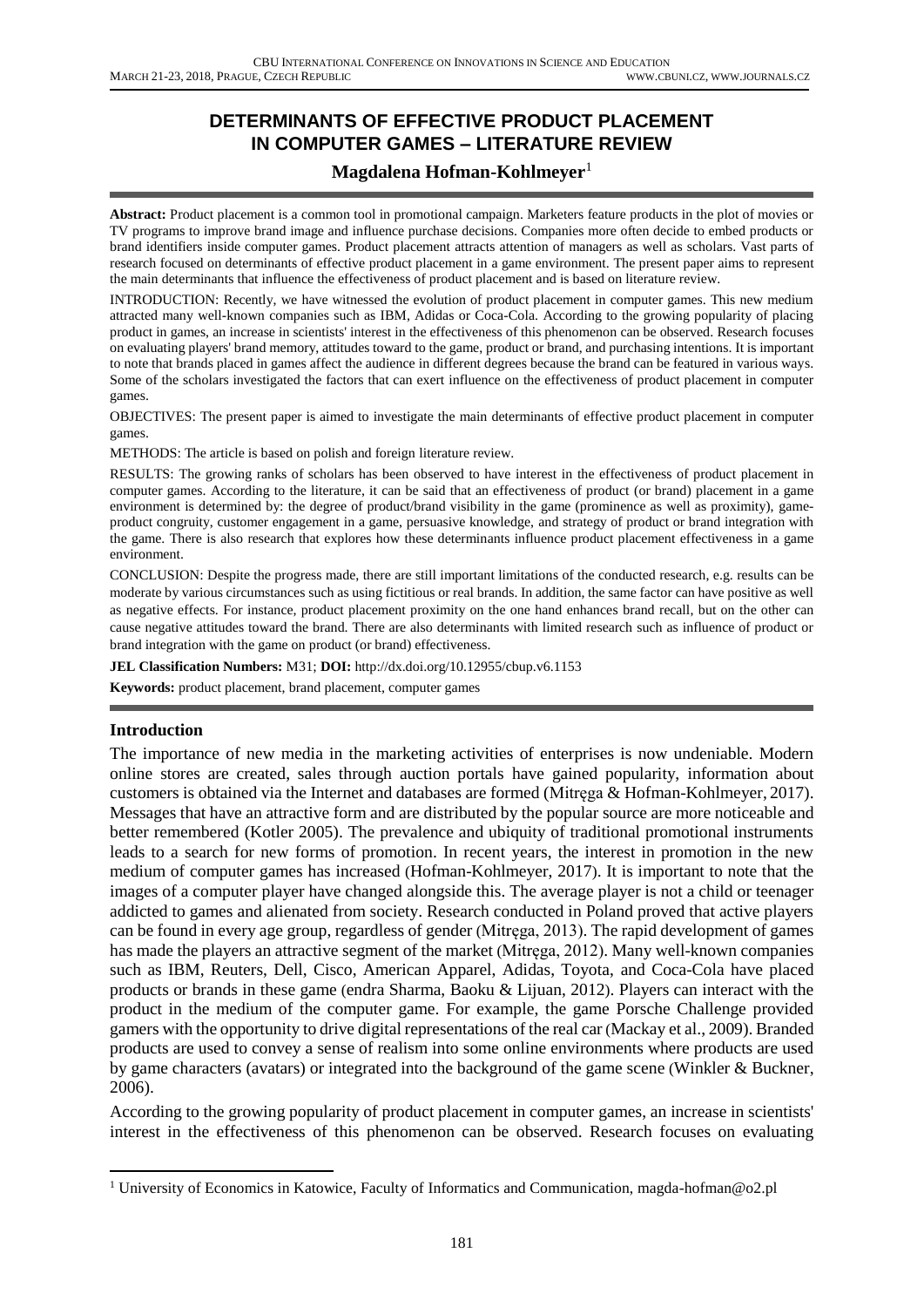players' brand memory, attitudes toward to the game, product or brand, and purchasing intentions (Gangadharbatla, Bradley & Wise, 2013). In addition, brands placed in games affect the audience in different degrees because the brand can be featured in various ways. Some scholars investigated the factors that can exert influence on the effectiveness of product placement in computer games. The factors determining the effectiveness of placement include, for instance, the level of brand prominence in the game and the product – the game congruence (Vashisht, & Pillai, S., 2016). The present paper is aimed to represent main determinants of effective product placement in computer games and is based on polish and foreign literature.

The article is organized as follows. The first part pertains to new promotional tools – product placement in computer games. The second part focuses on gathered determinants that are most often mentioned in literature.

### **Product placement in computer games**

Product placement stands on the border between advertising and public relations. It encompasses the commercial placement in a movie, a spectacle, an entertainment program or a computer game of a story, stage or information aimed at achieving the intended marketing goals. Śliwińska and Pacut (2011) mentioned the following types of product placement: generic placement, utility placement, brand placement, corporate placement, and organization placement. Generic placement takes place when the product category is placed, without any information about the brand or producer. Utility placement shows the ways how the product should be utilized. Brand placement is when the brand and/or product is featured. Corporate placement can be described by the company name or brand of product featured on billboards, neon signs or others advertising medium. Organization placement takes place when an organization or company is embedded in the plot (Hofman-Kohlmeyer, 2017).

Product placement of brands in computer games combines entertainment and marketing communication. Obtrusiveness of traditional advertisement contributes to the emergence of a new solution known as branded entertainment. The combination of an entertainment and marketing message makes the border between entertainment and advertising blurred. Branded entertainment includes all paid activities that influence the audience, which are aimed to achieve commercial benefits through non-commercial projects. It is interesting that the target audiences may be unaware that any commercial influence is being exerted on them, hence they will probably process the content of the marketing message differently (Martí-Parreño et al., 2013).

In computer games many examples of different types of product placement can be found. Companies can set up virtual stores in order to allow residents to use virtual products. For example, Toyota shows this in Second Life virtual editions of the Scion xB model (Kaplan & Haenlein, 2009b) and similarly Renault in the The Sims game (Figure 1) (Mitręga, 2013).



Source: Mitręga (2013)

Firms expect that virtual stores in Second Life will help them to reach new customers and better understand their needs (Arakji & Lang, 2008). The Crowne Plaza hotel chain, owned by the InterContinental Hotels Group, offers companies virtual meeting rooms in Second Life in the same way as they can rent rooms in Crowne Plaza hotels in the United States, Great Britain, or Switzerland (Kaplan & Haenlein, 2009b). Some companies choose setting up virtual stores with full transactional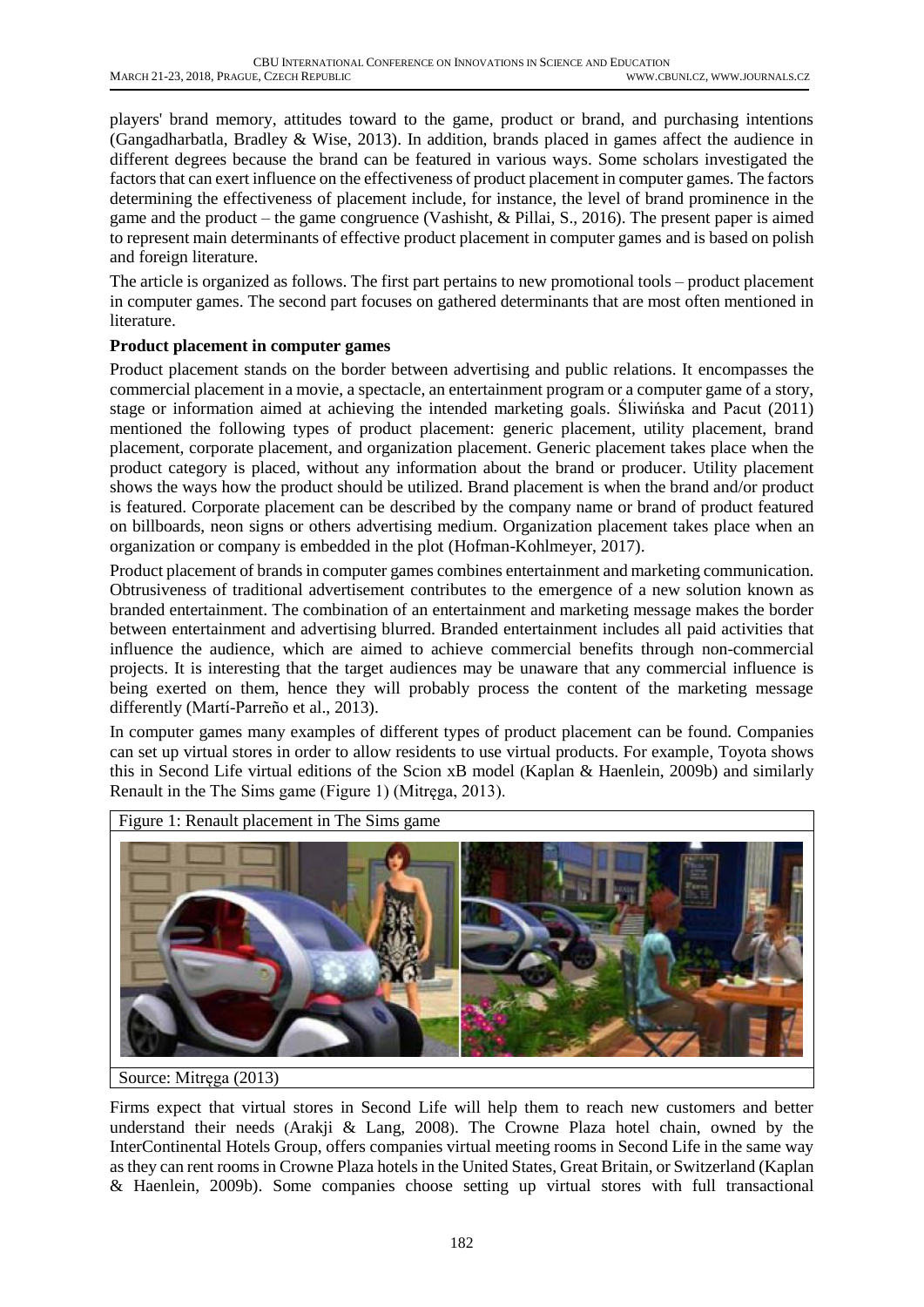opportunities, for example American Apparel sells virtual versions of their real products. Other companies decide to only allow residents to interact with the virtual products or services without buying anything. These companies are focused on building a brand image (Arakji & Lang, 2008). Avatars buy various products and services for entertainment purposes. Moreover, products and brands help them to build their virtual identities (Koles & Nagy, 2012). The large logistic company, Deutsche Post World Net, offered virtual cards to Second Life residents. Thereafter, these cards are subsequently delivered as real postcards all around the world. This specific form of selling can help overcome certain disadvantages associated with traditional electronic commerce, e.g. a lack of appropriate product presentation, and above all fashion and design items or insufficient social interaction (Kaplan & M. Haenlein, 2009b). Similar activities were also implemented by firms like Circuit City and Amazon and evoked positive reactions among Second Life users (Kaplan & Haenlein, 2009a).

Marketers frequently use virtual mass media similarly like in the real world. They can choose advertisements in newspapers or on virtual radio, and pay for ads in location search engines. The most popular places for brand advertisements are billboards, banners, screens and neon lights on virtual buildings (Laskowska-Witek & Mitręga, 2014). An example represents use by Canada's IMAX Corporation of virtual advertising to promote fifth part of the Harry Potter saga, namely "Harry Potter and the Order of the Phoenix" (Kaplan & Haenlein, 2009b).

Companies often organize exhibitions, cultural and shopping events, lectures, as well as talks and competitions. For example, L'Oreal Paris and virtual modeling agency Aspire organized a contest for the face of "L'Oreal Paris Glamour Fashion Show". Similarly, Coca-Cola organized a competition where participants created a project of virtual machines for beverages (Laskowska-Witek & Mitręga, 2014). IBM held virtual conferences in 2008 in order to increase its presence in the market for technologies. They reduced the real-world cost and were able to reach people all around the world. In the same year, Intel also conducted virtual conferences. The event included keynote presentations, live product demos and social networking activities. These conferences were fun for participants and created shared memories. In addition, participants can use text chat for conversations during the event (endra Sharma, Baoku & Juan, 2011).

Very often, well-known companies decide to buy their own locations inside the virtual world such as the Second Life game. These locations are named "branded islands" and are places where residents of Second Life can relax, play, purchase virtual products, as well as are strongly associated with the brand community (Laskowska-Witek & Mitręga, 2014). In 2006, Coca-Cola bought its own island to promote the brand and gather the public community. Residents can visit "Coke Studio" to record music and get free virtual drinks. The advantages for Coca-Cola are brand promotion, marketing campaigns, public attention and business strategy (endra Sharma, Baoku & Juan, 2011).

### **Determinants of effective product placement**

The factors determining the effectiveness of placement include the degree of brand visibility in the game. In literature, brand visibility is described as a brand (or product) proximity and prominence. According to Lee and Faber (2007) product placement proximity is related to location of the logotype of the brand in the game. Certain brands are located in the central point, where the action of the game is played (focal placement), while others are placed in the background (peripheral placement) (Lee & Faber, 2007). However, according to Gupta and Lord prominent placement is defined as placement characterized by a high degree of visibility through the size or position on the screen or place in the central action point. As the opposite, the authors suggest subtle placement, characterized by small size, location away from the place of the game action or short display time (Gupta & Lord, 1998; Cauberghe & Pelsmacker, 2010).

Some advertisers embed brands in games that match the product such as Dodge, which featured its vehicles in a car-based game, while others choose games that are not related to the type of located product. In literature, this relationship is called game-product congruity. It is assumed that this relationship may affect the customers' brand recall (Lee & Faber, 2007).

Lee and Faber (2007) carried out a research on a group of 155 students, in which 98% of them were between 18 and 25 years of age and 67% were women. Participants played a game based on car racing. The game was adjusted to the needs of the experiment. The game includes brands that are divided into the following categories: petrol, deodorants, and animal feed. The brand name and image indicated the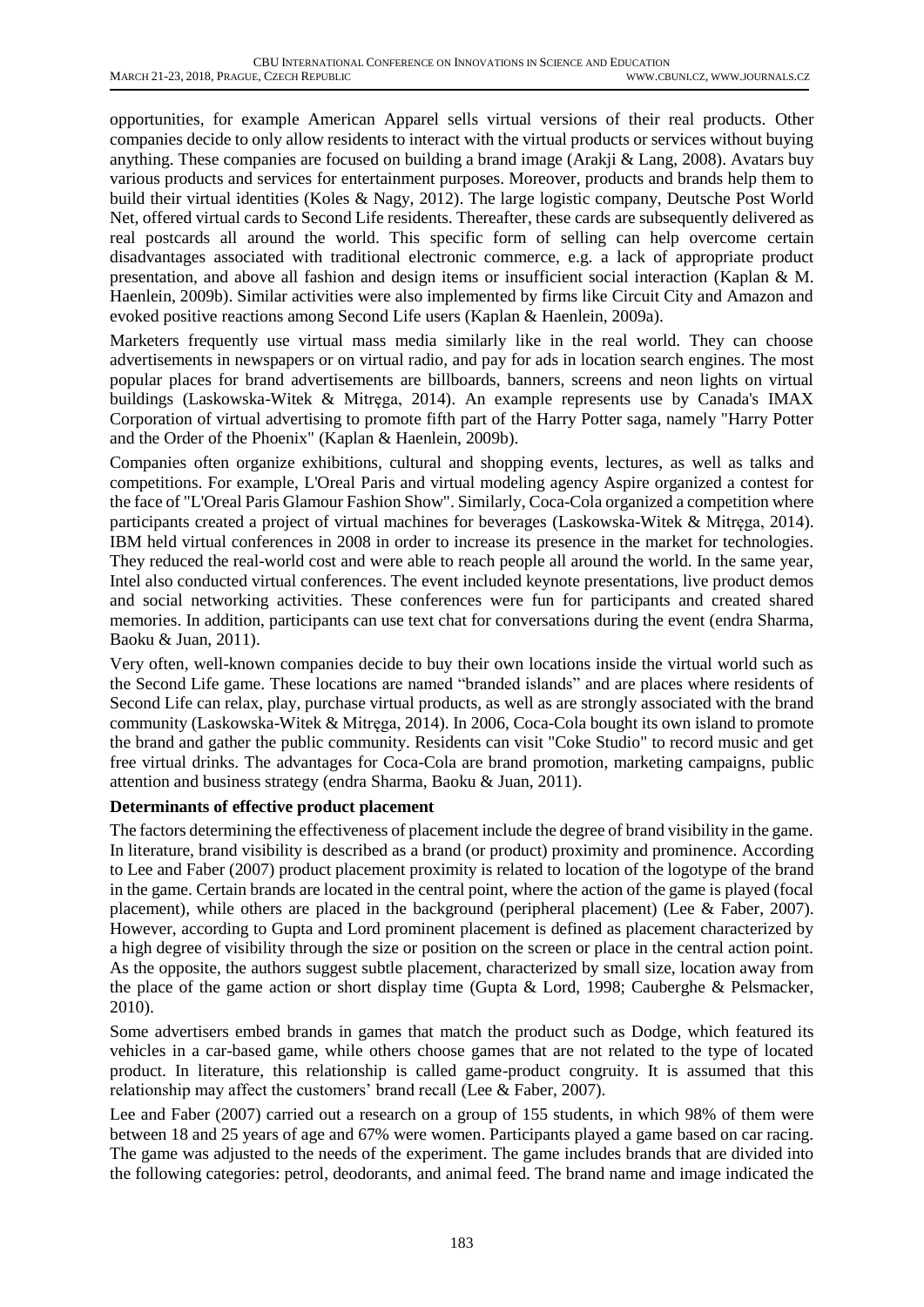product category. Brands located in the game did not exist in the real world and were created for research purposes. It was aimed at eliminating the impact of the player's previous experience with the brand. Each brand appeared 10 times during the game played by each participant. In addition, the visibility of the product and the degree of game – product congruence were manipulated in the game. The brands were placed in central places of the game, for example on gates that a racing car had to cross and in less visible places, such as billboards in the background. After playing the game, participants were asked to answer questions assessing their level of previous experiences as players as well as recognizing and remembering brand names. Demographic information was also collected and control variables were measured. The results confirmed that the location of the brand in the game is important for the effectiveness of the promotion. Products embedded in a more visible way were remembered much better by the players than those placed in the background. The less experienced a player was, the difference was greater (he played less computer games in the past). It was also confirmed that the congruence between the game and the product also influences the reception of the promotional message. Very incongruent products with the game were better remembered. Lee and Faber pointed out that the brand recall is not the only goal of product placement. While the player better remembers the incongruent brands, it can arouse negative attitude towards the brand (Lee & Faber, 2007).

According to Rozendaal et al. (2013), the most important factor determining the effectiveness of product placement in computer games is persuasive knowledge of players. Persuasion knowledge is defined as a consumer's imagination about motives of promotional message, strategies and tactics. The authors listed four following components of persuasive knowledge: recognition of advertising, understanding of a commercial source of message, understanding of intentions, and a critical attitude towards the message (Rozendaal et al., 2013). Vast parts of the article related to children' persuasive knowledge, as they are an attractive target market. It aroused a great deal of controversy (Büttner, Florack & Serfas, 2014). According to some studies, children before the age of five cannot distinguish advertising from a television program. They begin to see the real purpose of advertising around the age of eight and accurate perception of intentions is obvious to them at the age of twelve. A large majority of studies show that the recognition and understanding of forms of promotion such as product placement in films and computer games matures much later than in the case of television advertising (Rozendaal et al., 2013). According to the Persuasion Knowledge Model presented by Friest and Wright, knowledge about sellers, intentions and tactics is developed with age (An & Stern, 2011). Children who understand only the informational intention of advertising are more likely to accept the promotional content without questioning its ulterior motives. On the other hand, recognition of sales intentions can change the child's response to a promotional message and limit their confidence (An & Stern, 2011).

In order to crate effective product placement through computer games, it is essential to consider the different methods of product or brand integration. Product placement needs to be successfully incorporated into the virtual environment. Three levels of integration of the product in games can be distinguished, namely associative, illustrative and a demonstrative level.

Associative is the lowest level of integration, in which the product or brand is linked to a certain lifestyle or a particular activity featured in the game. The most common form of associative level is displaying the brand identifier or company's product in the background. For instance, Jack Daniel's logotype placed on the pool table in a billiard game or banner ads of breweries embedded around the stadium in a soccer game. In many countries drinking beer and watching a soccer game is closely related. This type of integration is most valuable when the brand image is enhanced by the content or theme of the game.

The second level of brand incorporation, illustrative, takes place when the product plays a significant role in the game, such as Lego's use of Lego characters in its online games.

Demonstrative is the highest level of brand incorporation. In this type of product placement, game suppliers allow the player to experience with the product. The product is a natural part of the game environment. Players can interact with the features of the product. An example is the Nike game, when the player can select a shoe model for a virtual character. Another great example is represented by a digital racing game in which players have the opportunity to select a car model for the races.

Associative and illustrative product incorporation are inexpensive alternatives utilized to get attention to a particular product and are aimed to enhance brand awareness in existing and potential customers. The demonstrative incorporation often requires a sophisticated and customized game concept. On the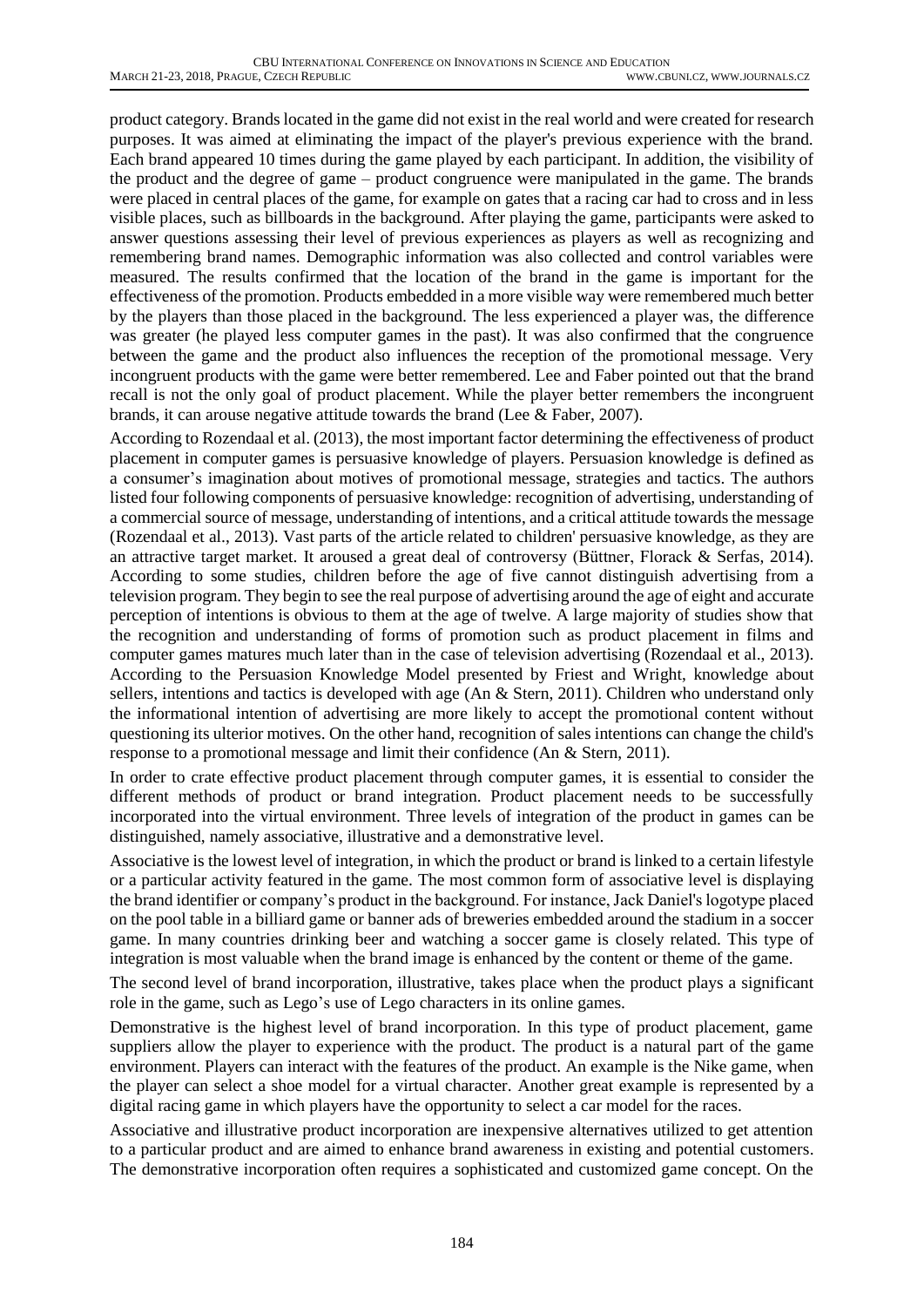one hand this solution is more expensive to develop and maintain, but on the other hand makes the customer more involved with the product and arouse a deeper impression.

Winkler and Buckner (2006) investigated the level of brand or product recall after playing a certain game. They used three online games, each of which incorporates a different one of the product integration strategies. Game 1 was a sports game featuring the BMW X3 car. During the game players drove the BMW through a hilly countryside. This represented a demonstrative approach. Game 2 was a golf game sponsored by Nabisco. In this game different kinds of Nabisco cookies and crackers were embedded in an illustrative way. Game 3 was a strategy game that promoted M&M's chocolates candies. The goal of the game was to get three candies of the same color. This game was related to an associative approach. Respondents played the games and next filled in an online questionnaire. Respondents were asked to enter the name of the company, brand, and what kind of product was supported in the game, if they could remember. During one month, 42 questionnaires were collected.

In general, the level of recall was high. Amongst all respondents only six players (14%) did not recall any of the three categories. Three of these individuals had played Game 1 (game with BMW X3 placement) and the other three played Game 2 (Nabisco cookies and crackers). All users that had played Game 3 (M&M's chocolates) had remembered at least one of the three categories. The results suggest that very simple games, such as the M&M's represented in Game 3, are the most effective due to the fact that a more complicated game plot or games where tasks are more demanding players can miss the promotional messages (Winkler & Buckner, 2006).

#### **Conclusion**

Recently, we have witnessed the evolution of product placement in computer games. This new medium attracted many well-known companies like IBM, Adidas, Toyota or Coca-Cola. They embedded the products or brands in the game plot in similar ways as in television program or films. The growing ranks of scholars has been observed to have an interest in the effectiveness of this new promotional tool. Based on literature review, it can be said that an effectiveness of product or brand placement in a game environment is determined by:

- degree of product/brand visibility in the game (prominence as well as proximity),
- game-product congruity,
- customer engagement in a game,
- persuasive knowledge,
- strategy of product or brand integration with the game.

Despite the progress made, there are still important limitations of conducted research. For example, research results can be moderate by various circumstances such as the use of fictitious or real brands. In addition, the same factor can have positive as well as negative effect. For instance, product placement proximity on the one hand enhances brand recall, but on the other can cause a negative attitude toward the brand. There are also determinants with limited research, including the influence of product or brand integration with the game on product (or brand) effectiveness.

#### **References:**

An S., Stern S. (2011) Mitigating the effects of advergames on children, Journal of Advertising, 40(1), 43-56.

Arakji, R., & Lang, K. (2008). Avatar business value analysis: a method for the evaluation of business value creation in virtual commerce.

Büttner O. B., Florack A., Serfas B. G. (2014). A dual-step and dual-process model of advertising effects: Implications for reducing the negative impact of advertising on children's consumption behavior, Journal of Consumer Policy, 37(2), 161-182.

Cauberghe V., De Pelsmacker P. (2010), Advergames. *The impact of brand prominence and game repetition on brand responses*, "Journal of advertising", t. 39, nr 1, ss. 5-18.

Gangadharbatla, H., Bradley, S., & Wise, W. (2013). Psychophysiological responses to background brand placements in video games. *Journal of Advertising*, *42*(2-3), 251-263.

Gupta, P. B., & Lord, K. R. (1998). Product placement in movies: The effect of prominence and mode on audience recall. Journal of Current Issues & Research in Advertising, 20(1), 47-59.

Hofman-Kohlmeyer, M. (2017). The role of product placement in brand management on example of Second Life game. Zarządzanie społeczno-ekonomiczne wobec wyzwań XXI wieku, 165-169.

Kaplan A. M., Haenlein M. (2009a). Consumer use and business potential of virtual worlds: the case of "Second Life". The International Journal on Media Management, 11(3-4), 93-101.